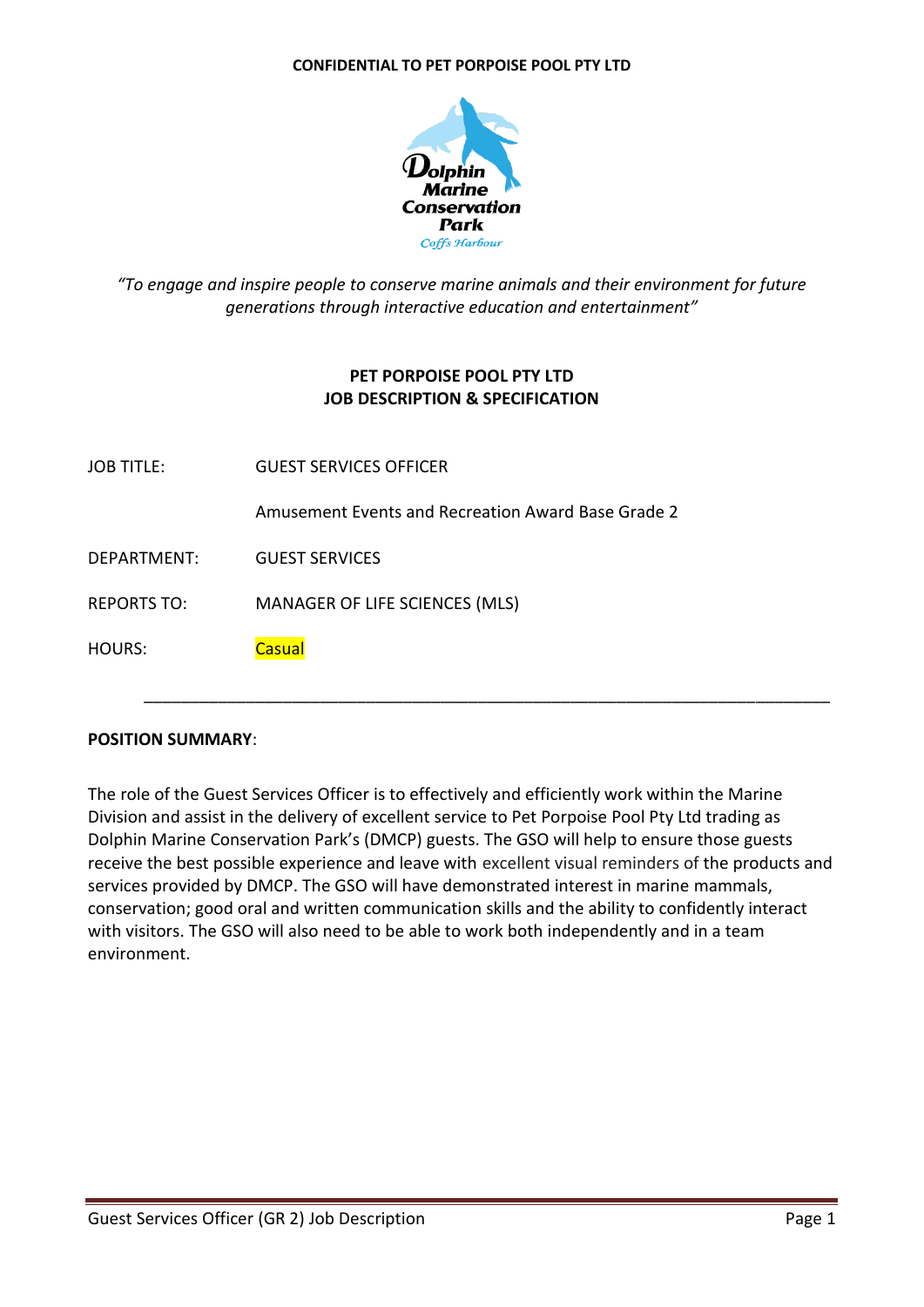#### **CONFIDENTIAL TO PET PORPOISE POOL PTY LTD**

#### **PERSON SPECIFICATION:**

The Guest Services Officer at this grade will possess:

- Excellent communication, customer relations and interpersonal skills demonstrating open, honest communication which is transparent and in the interests of the business
- Ability to adapt and master new techniques and procedures within a reasonable time span
- A strong work ethic and willingness to work as part of the DMCP team
- An understanding of all services and products offered by the DMCP
- Confidentiality
- Reliability and punctuality
- Ability to deal with a wide range of people including people of different religions, nationality, people with disabilities, school children etc
- Ability to maintain a high standard of personal presentation
- Ability to work weekends, public holidays and school holidays
- Hold (or ability to acquire) a current class C NSW Drivers Licence
- Current (or ability to acquire) Working With Children Check
- Tetanus vaccinations up-to-date

## **THIS POSITION INTERACTS WITH**:

- Internal The position reports to the Manager of Marine Mammal Operations (MMO) and all Marine staff daily to discuss work requirements.
- External: The position communicates with visitors on a day to day basis, providing information relating to DMCP's products and services and conveying environmental conservation awareness.

# **MAJOR DUTIES & RESPONSIBILITIES:**

# **Carry out the following duties under supervision and as per individual training plan:**

- Perform commentator scripts and keeper talks to a high standard for guests.
- Maintain a high level of customer service at all times and up sell DMCP's products and services where the opportunity presents itself.
- Interact with guests in an inviting and friendly manner and convey DMCP's conservation and educational messages at all times, including when necessary presenting show commentary and assisting with school education lesson tours
- As directed, develop skills and ability to carry out duties of positions in divisions of the Marine Department including Marine Mammal Operations, Animal Care and Life Support Systems or cross train with other company department divisions such as photography or bookings.
- Attend meetings, promotions, training and development as required
- All other duties as requested by the DMCP management team

### **GENERAL RESPONSIBILITIES**

- Contribute ideas to implement improvements to the division.
	- Communicate effectively with other team members.